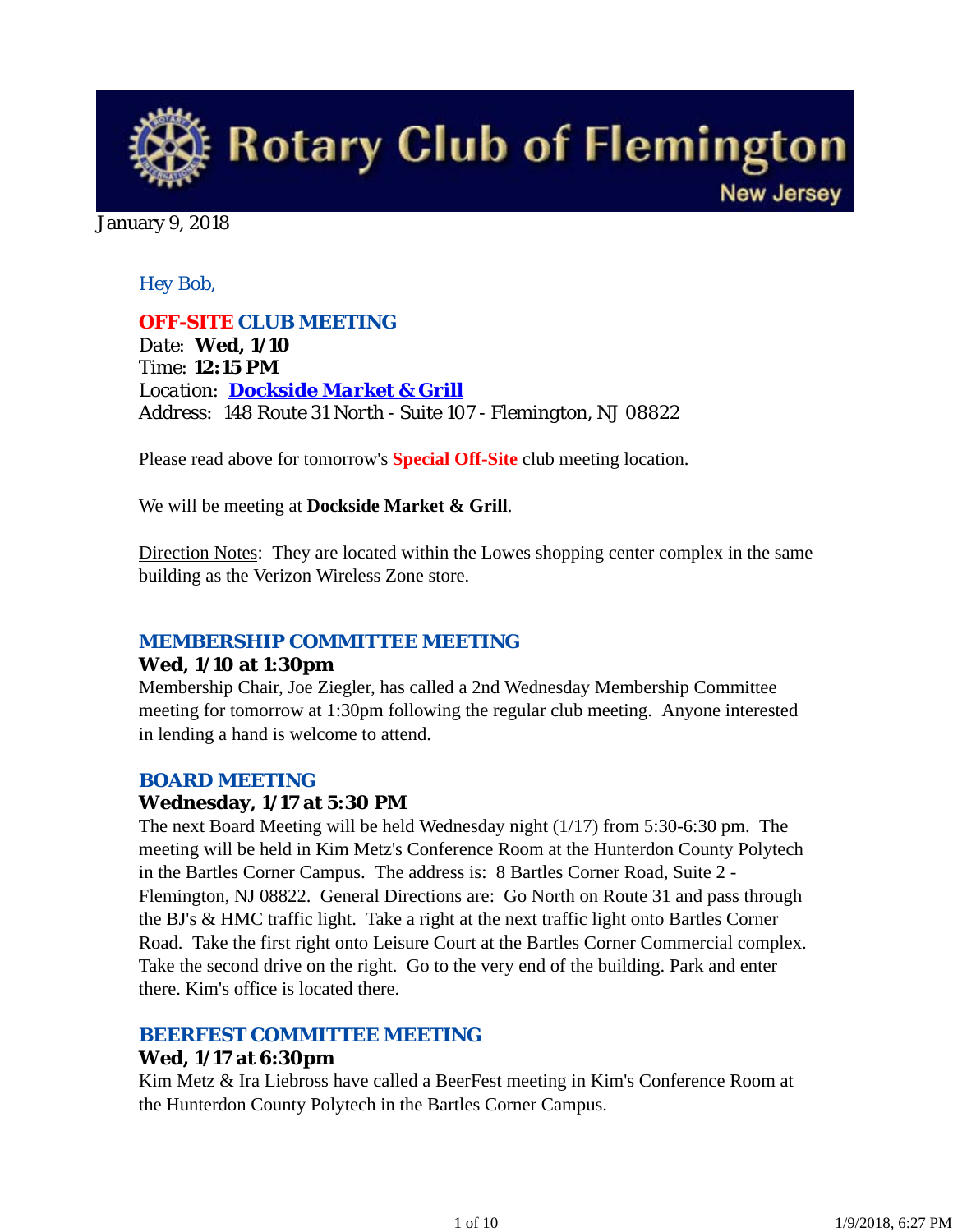

*11th Annual HUNTERDON COUNTY ROTARY SOUP COOK-OFF* **Monday, February 26, 2018 5:00 to 7:00pm** H.C.R.H.S. Commons 29 Junction Road - Flemington, NJ

Hundreds of soup lovers countywide will attend the event at Hunterdon Regional High School

Commons on Monday, February 26, 2018.

More information is coming soon!



## *Rotary Club of Flemington OFF-SITE MEETINGS for January 2018*

In typical fashion, Copper Hill Country Club will be closed during the month of January. Therefore, the January 2018 meetings will be held **off-site**. We will resume meetings back at Copper Hill on Wed, February 7, 2018. The following is the list of off-

site meetings for January:

Wed, 1/03: **OFFSITE** Meeting at **55 Main**. Wed, 1/10: **OFFSITE** Meeting at **Dockside Market & Grill** Wed, 1/17: **OFFSITE** Meeting at the **Hunterdon Medical Center** Wed, 1/24: **OFFSITE** Evening Meeting at **Jake's Restaurant** (**5-7pm**). Nibbles & Noshes in the upper bar. *Note that this is an evening meeting*. Wed,  $1/31$ : **OFFSITE** Meeting at the \*\*To Be Determined\*\*

# *RIDES for JOHN ZULLO*

# **From Sandy Clark Updated 1/9/2018**

Following is an updated schedule for driving John Zullo to Wednesday Rotary meetings during the next several weeks. This will be revised as necessary in each weekly E-Monger. Scheduled drivers should contact Sandy Clark at least 24 hours before the Wednesday meeting if they are unable to drive. At the same time, John will call the scheduled driver at least a day in advance if he does not plan to attend the meeting.

### **Schedule of Drivers for John Zullo**:

Jan. 10 - Sandy Clark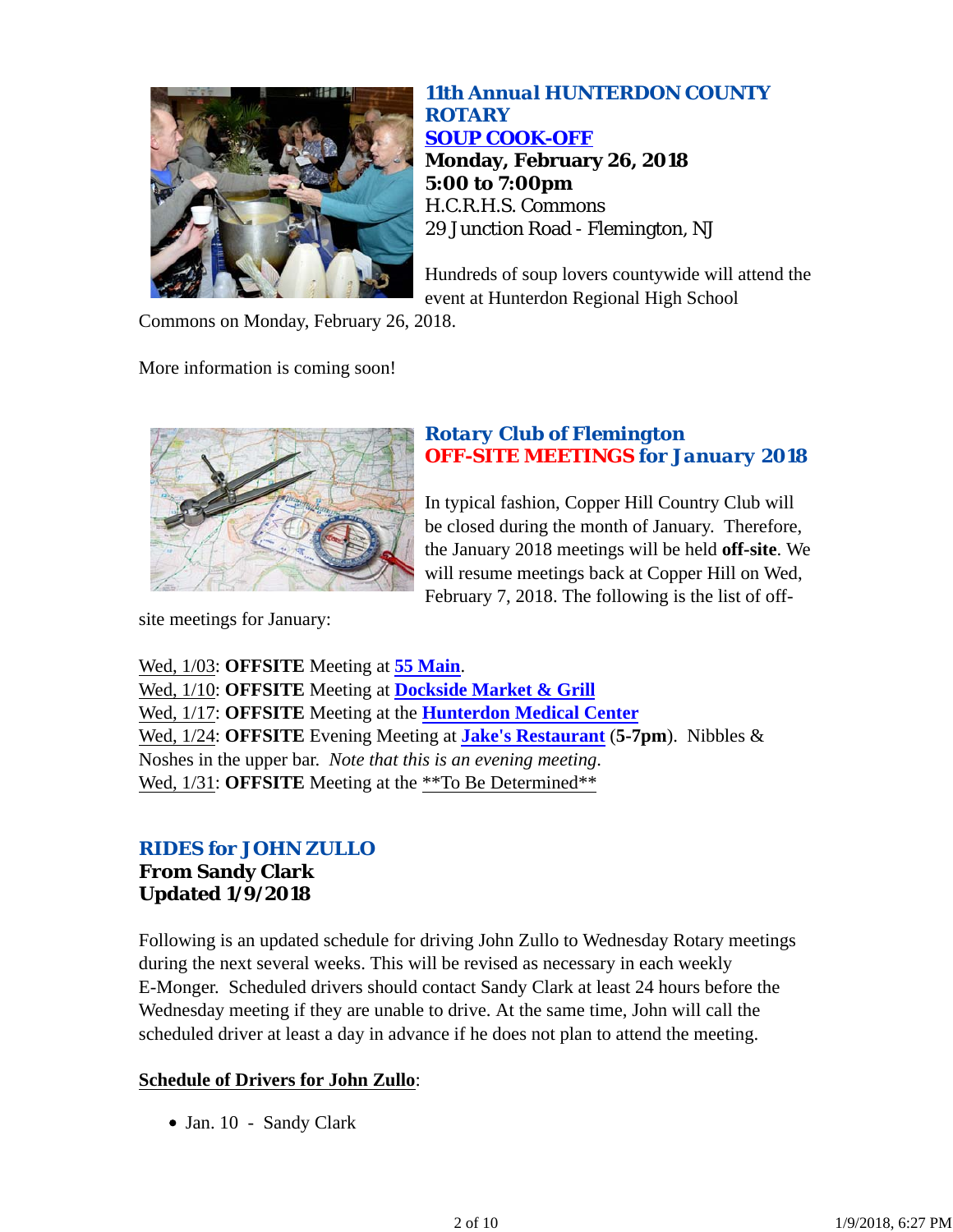- Jan. 17 Ken Skowronek
- Jan. 24 Dick Stothoff
- Jan. 31 Terry Martin
- Feb. 07 Harry Mazujian
- Feb. 14 Sandy Clark

# *Market Pizza and Hunters Helping the Hungry Team Up Again* **January 12-14 (Friday to Sunday)**

Local venison is not something typically available at area restaurants, however on January 12-14th it will be featured at Market Pizza in the Stockton Market. The special food event is a part of a fundraising effort on behalf of Hunters Helping the Hungry in Hunterdon County.

Rotarians Megan Jones-Holt, Clinton Sunrise Rotary, and Lester Giese, North Hunterdon Rotary, have teamed up once again to raise money for Hunters Helping the Hungry(HHH) and continue to bring awareness to Rotary's Hunger in Hunterdon Campaign.

Megan, Partner and Chef of Market Pizza, uses her passion of creating unique food experiences to host the event. All artisan gourmet pizzas are personal sized with creative weekly specials such as Shrimp and Grits, Brussel Sprouts with Pistachios, and Cranberry Bacon. Market Pizza was named 2017 Hunterdon Happenings' Best Pizza and Jones-Holt was just nominated by Edible Jersey www.ediblejersey.ediblecommunities.com Local Heroes for Food Artisan.

Les, is an originating member of the 501c3 non profit organization formed in 1997. Area hunters donate their deer to select NJ State Health Department inspected HHH partner butchers. The meat is then distributed through NORWESCAP. All money raised goes towards the processing of the venison, with over 1.6 Million meals donated to date.

The venison that will be used has been donated by Mark Charbonneau, board member and processed by Game Butchers on Route 31 in Lebanon. The meat and event has been approved by the New Jersey Division of Fish and Wildlife, the State of NJ Health Department and the Hunterdon County Health Department.

For each venison pizza purchased, proceeds will go to the Hunters Helping the Hungry organization.

Market Pizza is located in the Stockton Market at 19 Bridge Street Stockton, NJ. For more information on the event go to www.facebook/marketpizza

## *NEW MEMBER* **Jeffrey Moore**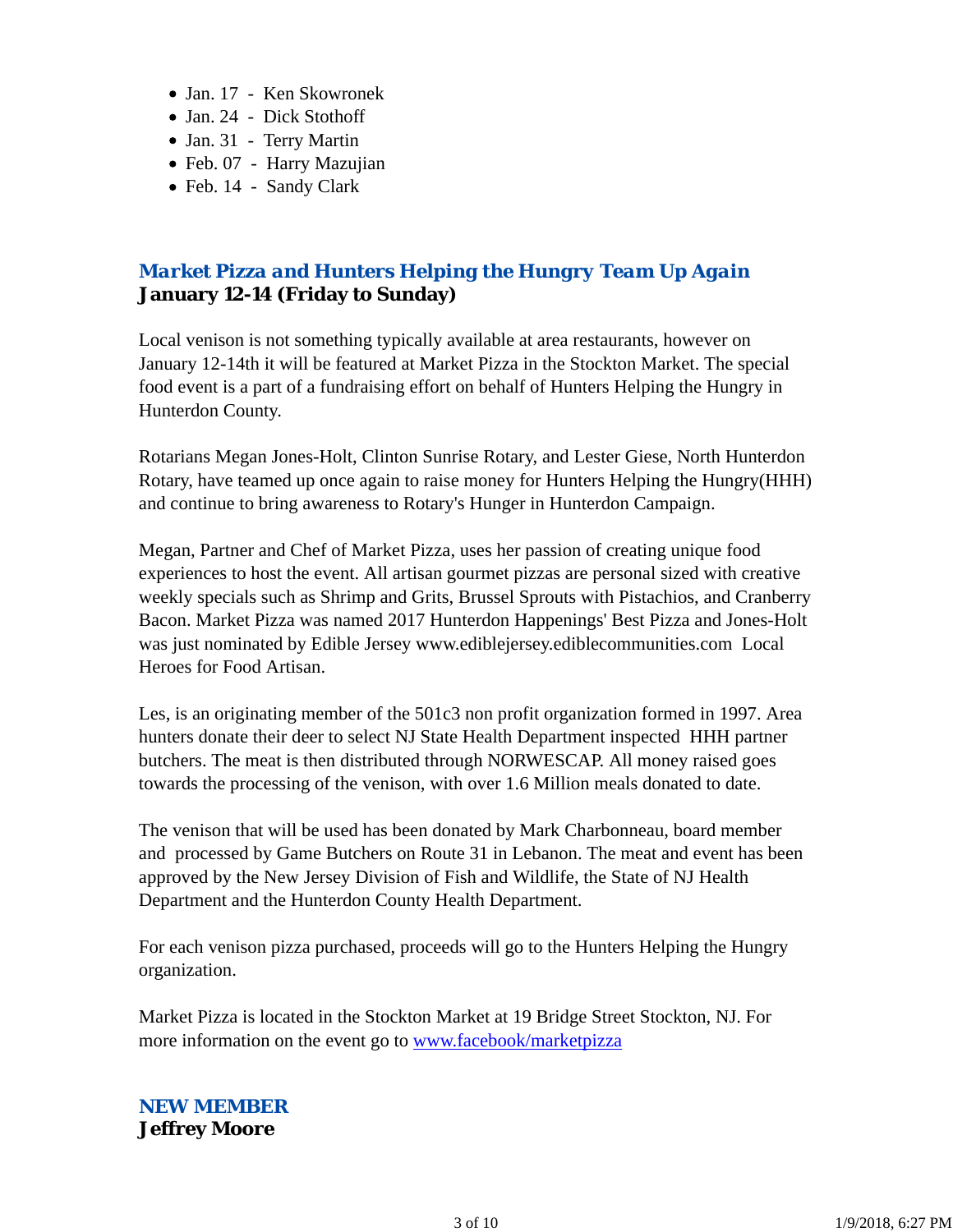The Membership Committee, Board and Club have approved **Jeff Moore** for membership in the Rotary Club of Flemington. Jeff was proposed by Joe Ziegler. He will have the classification of "**Education - Secondary**". Jeff is the Superintendent for the Hunterdon Central Regional High School. He resides in Delran, NJ.

Jeff has completed his new member orientation and his official induction into the club is currently being coordinated.



# *Find us on Facebook*

Click the image to the left to connect with the Rotary Club of Flemington, NJ on Facebook.



# *The Flemington Rotary MEMBER DIRECTORY Is Updated on the Website*

A PDF copy of the Club Directory kept on the club website, located on the password protected "**Members Only**" page. To access this, simply goto **www.FlemingtonRotaryNJ.org** and click on "Members

Only" in the upper left. The page is password protected. If you do not have the password, simply email us and request it.

If you see any updates that need to be made (a change of address, email, phone number, something is not listed correctly, etc.), please email Sandy Clark and request any changes to be made. **Click Here** to generate an email to Sandy.



# *SPEAKERS & PROGRAMS BEING SOUGHT*

Mick Schaible is looking for some ideas for upcoming meeting programs and speakers. If you have any leads, please pass them onto Mick, who will follow-up to schedule the speaker.

**Click here** to generate an email directly to Mick.



As you know, the Rotary Club of Flemington is a member of the H.C. Chamber of Commerce. This enables all Rotarians the ability to attend a Chamber function as a "member". If someone asks you what your business is, you would explain that you are a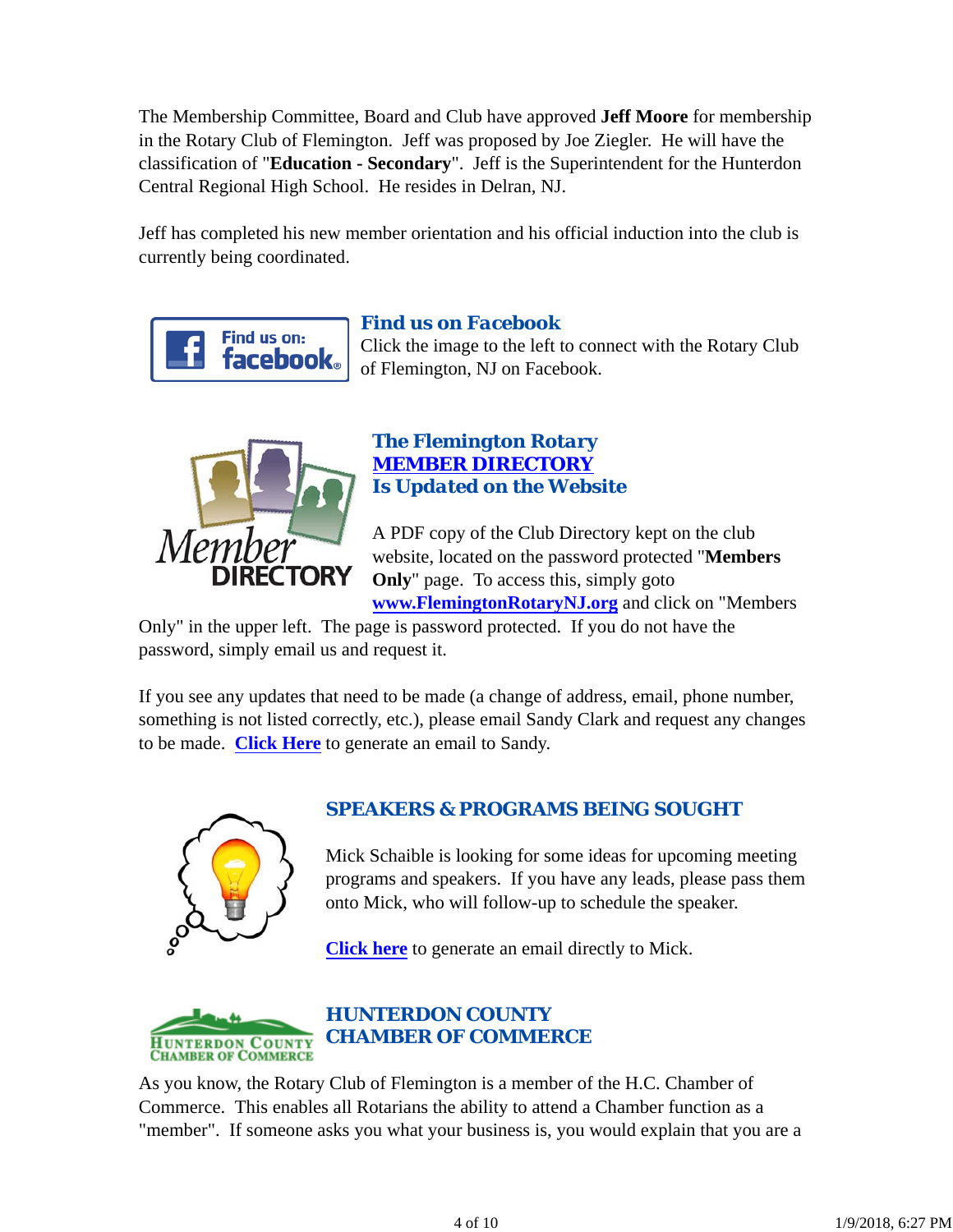member representing the Rotary Club of Flemington. **Click Here** to visit the Chamber website for a listing of upcoming events.

## *ROTARY DISTRICT 7510 NEWS*

**Click Here** to read the current news from our Rotary District 7510.

# *UPCOMING DATES TO NOTE:*

January 2018: \*\***Refer to the Article Above for the list of Off-Site Meetings during the month of January 2018**.

Wed, 2/07: Club Assembly. Wed, 2/14: Jim Davidson: Gold Star Mothers' Pilgrimage of 1930 Wed, 2/21: TBA. Wed, 2/28: TBA.

**Next RCOF Board Meeting:** Wed, 1/17 at 5:30 PM (Usually the 3<sup>rd</sup> Wed). **Next Membership Meeting:** Wed,  $1/10$  at 1:30 PM (Usually the 2<sup>nd</sup> Wed).

**Upcoming RCOF Club Events, Fundraisers, Fellowship Events, Etc**.: 2/26 (Mon): Hunterdon County Rotary Soup Cook-Off 9/29 (Sat): Flemington Rotary BeerFest

**Rotary District 7510 Events & Functions:** To Be Announced.

# *COMMITTEE LIST:*

**Click Here** to download the listing of all current Club Committee's and its members.

### *"MEMBERS ONLY" WEBSITE:*

#### **Click Here for the Members Only section of the website to find:**

- 1) The "Membership Proposal Form" to propose a new member.
- 2) New Member Information.
- 3) An Online Copy of the Club Membership Directory.
- 4) A Link to All Photos Albums of the Club.

### *ROTARY WEBSITE LINKS:*

Rotary International: **www.Rotary.org** Rotary District 7510: **www.RotaryNJ.org**

### *NEARBY ROTARY CLUB MEETINGS:*

As A Rotarian, you are Welcome to attend a Rotary Club meeting anywhere in the world. Click here for the Rotary Club Locator App. Or see below for some local meetings: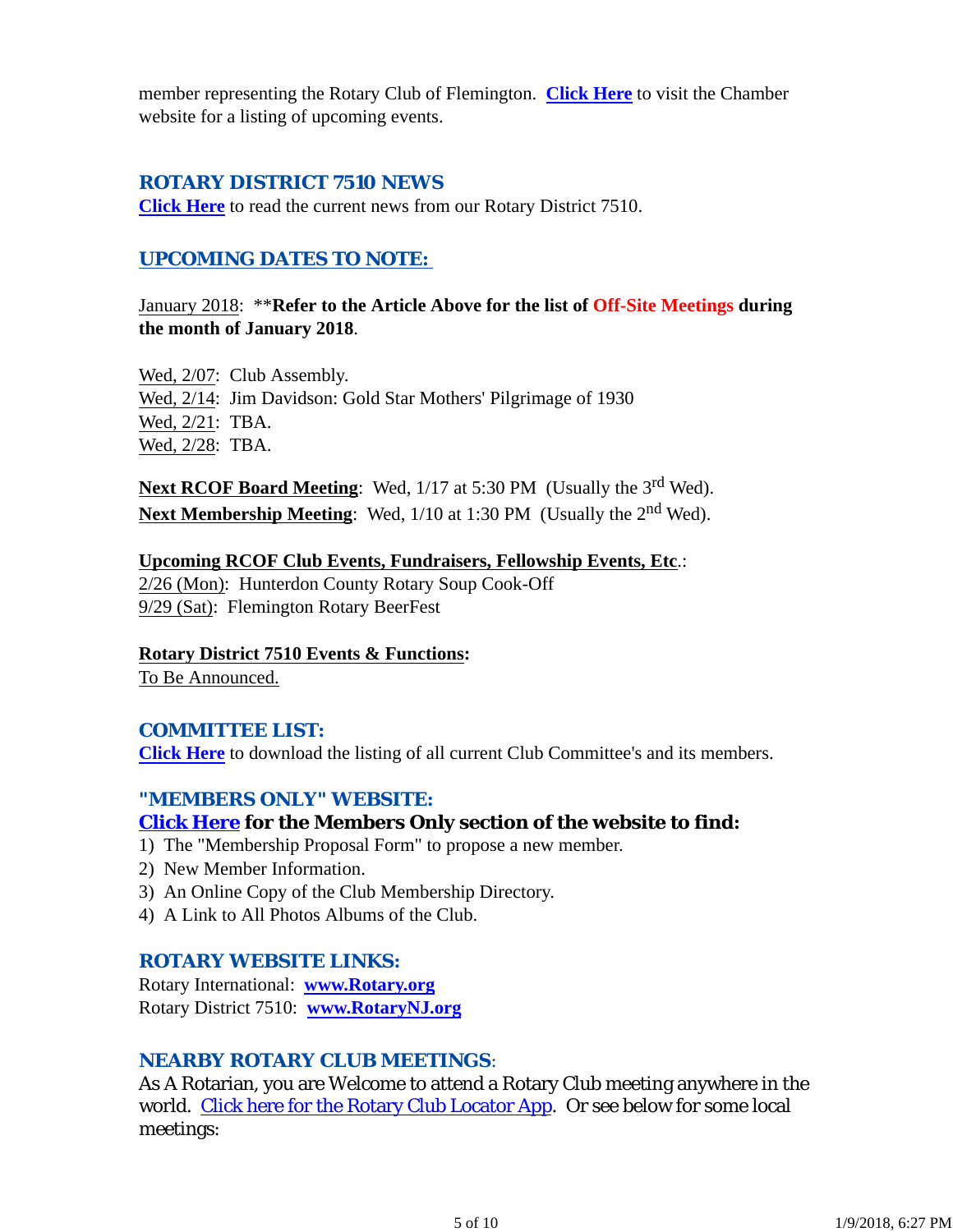### Mondays

**Lambertville/New Hope** (6:30 pm) - Lambertville Station Restaurant; 11 Bridge Street, Lambertville NJ 08530

**Piscataway** (12:15 pm) - Radisson Hotel; 21 Kingsbridge Road, Piscataway, NJ 08854

### Tuesdays

**Whitehouse** (12:15 pm) - Max's 22; 456 Route 22 West, Whitehouse Station, NJ 08889 **Princeton** (12:15 pm) - The Nassau Club; 6 Mercer Street, Princeton, NJ 08540 **Bridgewater-Bound Brook** (12:15 pm) - Arbor Glenn; 100 Monroe St, Bridgewater 08807

#### Wednesdays

**Branchburg Township** (7:30 am): Stoney Brook Grille; 1285 Route 28, North Branch, NJ 08876

**Flemington** (12:15pm): Copper Hill Country Club; 100 Copper Hill Road, Ringoes, NJ 08851

**Hillsborough Township** (6:15 pm): Pheasant's Landing; 311 Amwell Road (Rt. 514), Hillsborough, NJ 08844

#### Thursdays

**Clinton Sunrise** (7:30 am): Clinton Fire Department; New Street, Clinton, NJ 08809 **Somerville/Bridgewater** (12:15 pm): Bridgewater Manor; 1251 US Highway 202/206, Bridgewater, NJ 08807

**Trenton** (12:15 pm): Freddie's Tavern; 12 Railroad Avenue, West Trenton, NJ 08628

#### Fridays

**North Hunterdon** (12:15 pm): Beaver Brook County Club; 25 County Club Drive, Annandale, NJ 08801

**Princeton Corridor** (12:15pm): Hyatt Regency; 102 Carnegie Center, Rt. 1 North, Princeton, NJ 08540

#### eClub

**Rotary eClub of Hunterdon Horizon**: View website for meetings or online makeups.

# RI President's Call for Action in **2017-2018**: **"Rotary: Making a Difference" Rotary Club of Flemington - Our 94th Year**

Founded October 3, 1923 \* Charter #1529 \* District 7510

| Club President     | <b>Kim Metz</b>      |
|--------------------|----------------------|
| President-Elect    | $*$ *Open**          |
| Secretary          | <b>Kyle Fogarty</b>  |
| Treasurer, General | <b>Nik Kritharis</b> |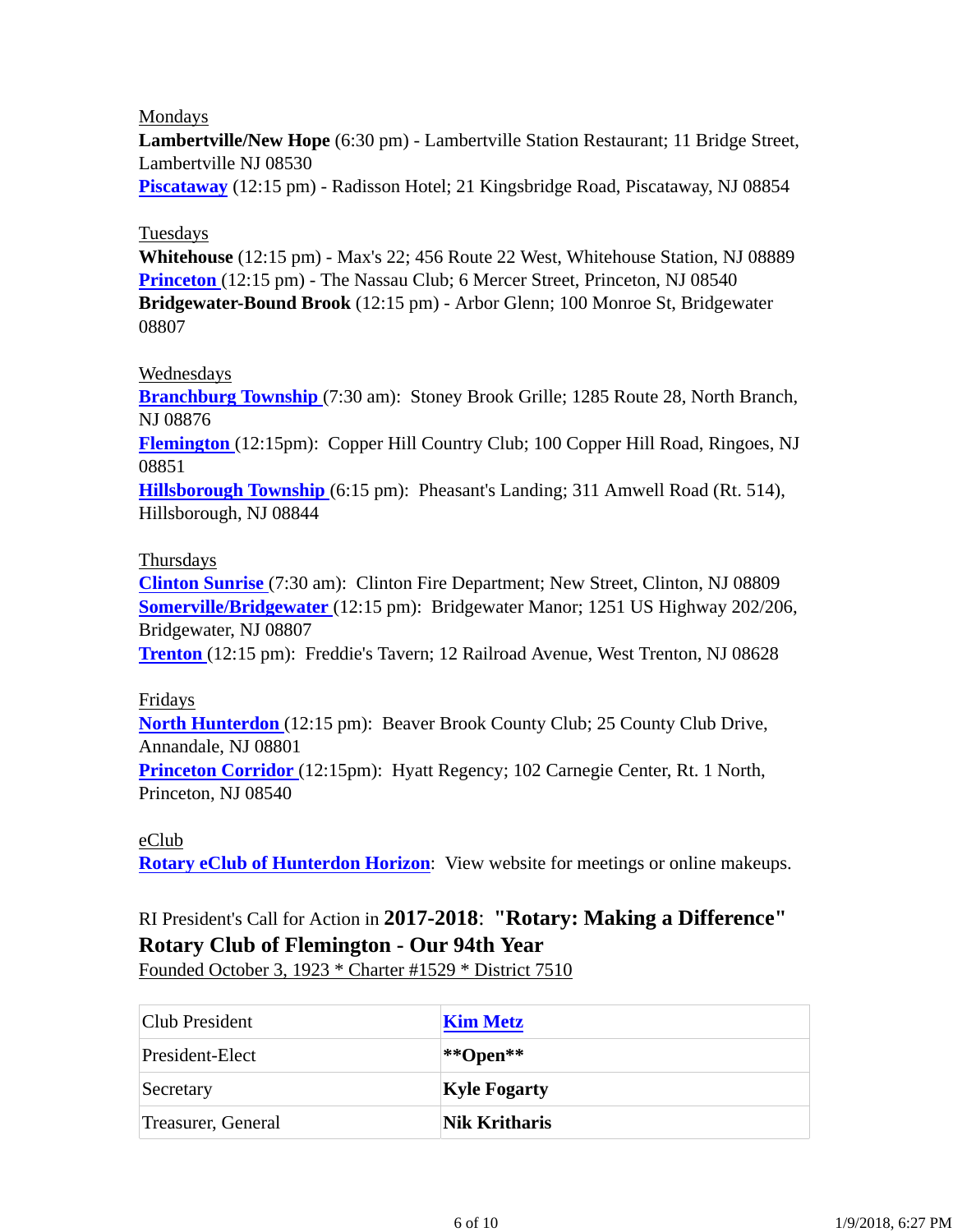| Treasurer, Lunch                         | <b>Ken Skowronek</b>                                   |
|------------------------------------------|--------------------------------------------------------|
| <b>Board Member</b>                      | <b>D.J. Wright</b> (immediate Past-President)          |
| <b>Board Member</b>                      | <b>Sandy Clark</b>                                     |
| <b>Board Member</b>                      | <b>Joe Ziegler</b>                                     |
| Sergeant-at-Arms                         | Ann del Campo                                          |
| R.I. President                           | Ian H.S. Riseley (Sandringham, Victoria,<br>Australia) |
| District Governor (DG)                   | Bob Zeglarski (Roselle-Rosselle Park)                  |
| District Governor Elect (DGE)            | John Shockley (Hillsborough)                           |
| District Governor Nomimee (DGN)          | <b>Ann Walko</b> (Watchung-Warren)                     |
| <b>Assistant District Governor (ADG)</b> | <b>Albert Varga</b> (Lambertville-New Hope)            |

Club Meetings: **Wednesday, 12:15 pm, Copper Hill Country Club** 100 Copper Hill Road, Ringoes 08551



**MISSION STATEMENT:** The mission of Rotary International is to assist and guide Rotarians and Rotary clubs to accomplish the Object of Rotary to ensure Rotary's continuing relevance and to help build a better world, emphasizing service activities by individuals and groups that enhance the quality of life and human dignity, encouraging high ethical standards, and creating greater understanding among all people to advance the search for peace in the world.

**THE OBJECT OF ROTARY:** The object of Rotary is to encourage and foster the ideal of service as a basis of worthy enterprise and, in particular, to encourage and foster: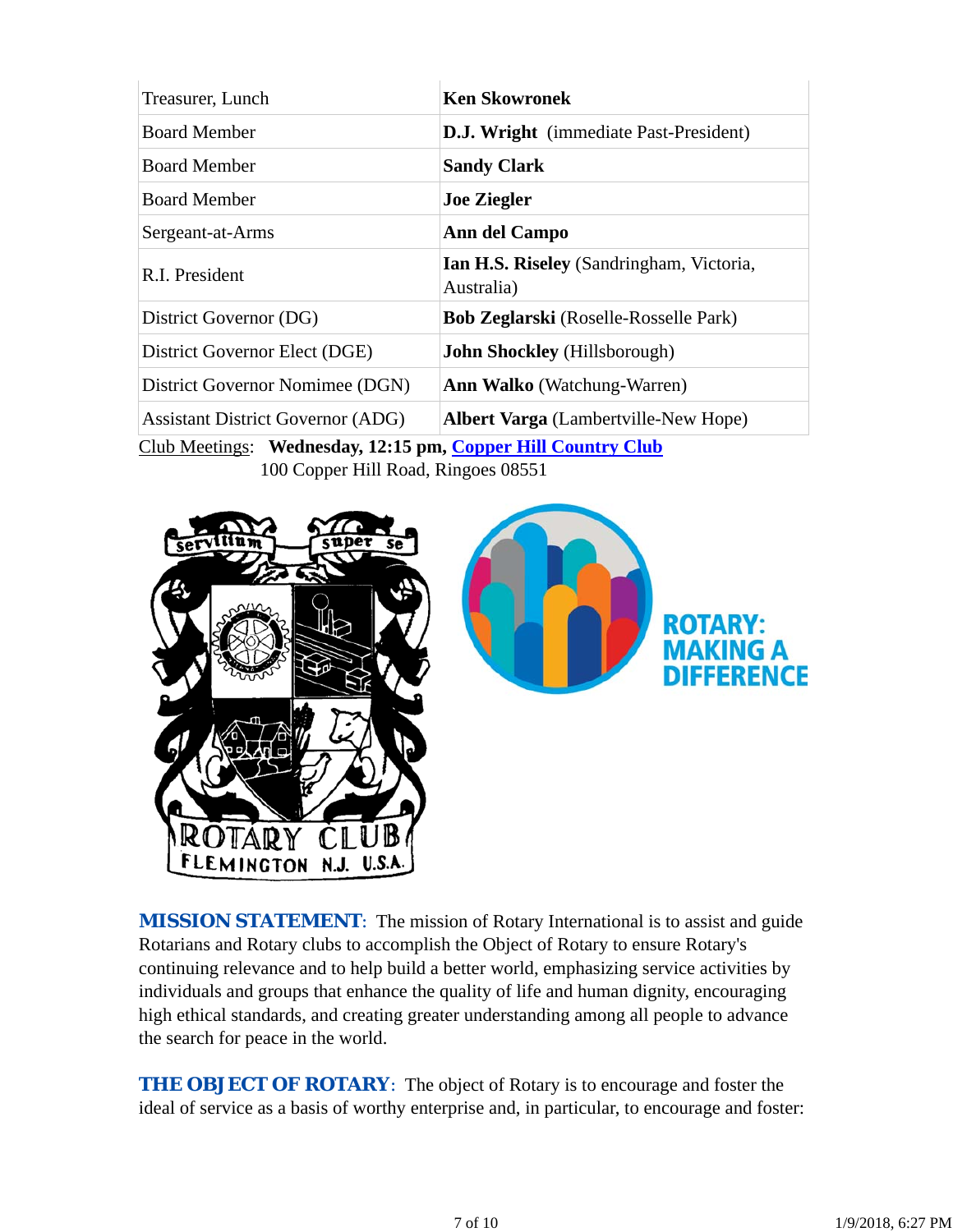**1st**: The development of acquaintance as an opportunity for service;

**2nd**: High ethical standards in business and professions, the recognition of the worthiness of all useful occupations, and the dignifying of each Rotarian's occupation as an opportunity to serve society;

**3rd**: The application of the ideal of service in each Rotarian's personal, business and community life;

**4th**: The advancement of international understanding, goodwill, and peace through a world fellowship of business and professional persons united in the ideal of service.

### **THE 4-WAY TEST:** "Of the things we think, say or do:

**1st**: Is it the Truth?

2<sup>nd</sup>: Is it Fair to all concerned?

**3rd**: Will it build goodwill and better friendships?

**4th**: Will it be beneficial to all concerned?"

## *ROTARY's AVENUE'S OF SERVICE*:

**1)** Through **Club Service**, we have fun, build lasting friendships, and make sure that our club runs well.

**2)** Through **Vocational Service**, we volunteer our professional skills to serve others and promote integrity in everything we do.

**3)** Through **Community Service**, we address local needs and work with our community to bring lasting improvements.

**4)** Through **International Service**, we meet humanitarian needs around the globe and promote world understanding and peace.

**5)** Through **Youth Service**, we work with young people to help them become the next generation of leaders, visionaries, and peacemakers.

# **2017-2018 CLUB MEMBER ROSTER Rotary Club of Flemington, NJ**

Current Number of Members: 37

| <b>Rotarian</b>              | <b>Member Since</b> | <b>Classification</b>                    |
|------------------------------|---------------------|------------------------------------------|
| Bohler, Herbert C. (Herb)    | 1977                | <b>Specialty Advertising</b>             |
| Boynton, Adam                | 2016                | <b>Church / Social Services</b>          |
| Chittenden, Robert L. (Bob)  | 2003                | M.E.F.P. Consulting Engineering          |
| Clark, Arthur L. (Sandy)     | 1987                | Printing                                 |
| Davidson, James G. (Jim)     | 2002                | <b>Rubber Products</b>                   |
| del Campo, Ann               | 2016                | Scientist & Farmer                       |
| Ferrari, Frederick J. (Fred) | 1964                | Orthodontia                              |
| Fisher, Charles H. (Charlie) | 1961                | <b>Funeral Services</b>                  |
| Fisher, Thomas H. (Tom)      | 2012                | <b>Property &amp; Casualty Insurance</b> |
| Fogarty, Kyle M.             | 2017                | <b>Financial Advisor</b>                 |
| Harrison, Jeffrey (Jeff)     | 1996                | Psychotherapy                            |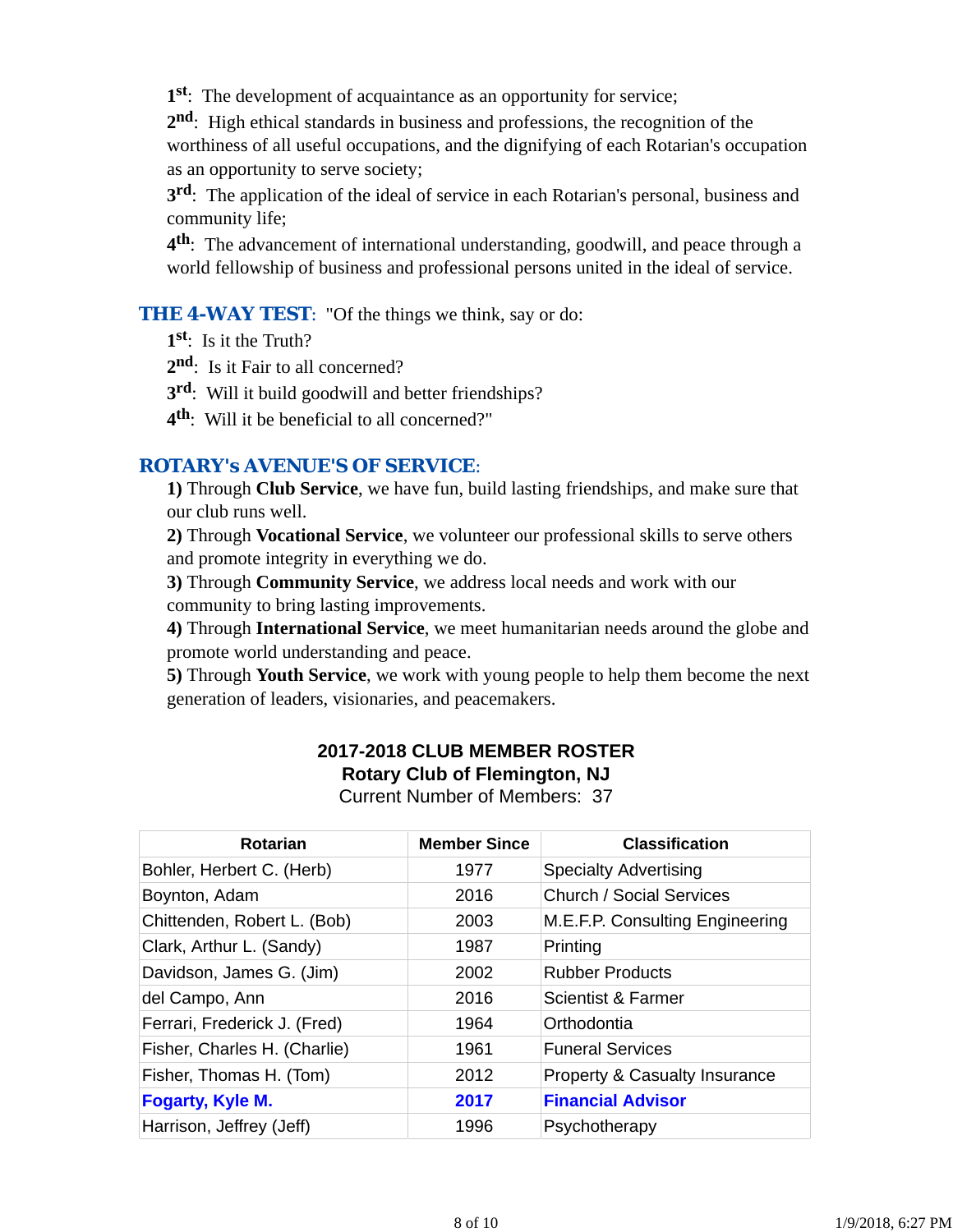| <b>Hyatt, Frederic D. (Fred)</b>  | 2017 | <b>Retired - Aerospace</b>        |
|-----------------------------------|------|-----------------------------------|
| Kamnitsis, Christopher P. (Chris) | 2001 | <b>Financial Planning</b>         |
| Kritharis, Nikolaos (Nik)         | 2016 | Dentistry                         |
| Liebross, Ira                     | 1997 | <b>Family Medicine</b>            |
| Loew, Darren                      | 2002 | Orthodontics                      |
| Martin, Teresa (Terry)            | 1993 | Solid Waste/Recycling             |
| Mazujian, Harry                   | 2004 | Clergy                            |
| McWilliams, Nancy                 | 1992 | Psychotherapy                     |
| Metz, Kim                         | 2007 | <b>Technical Education</b>        |
| Muller, George D.                 | 1964 | <b>Cut Glass Manufacturing</b>    |
| Newland, Robert D. (Bob)          | 1998 | Insurance                         |
| Ownes, Terry M.                   | 1987 | <b>Floor Covering</b>             |
| Phelan, Christopher J. (Chris)    | 2009 | <b>Chamber Of Commerce</b>        |
| Randolph, R. Wayne                | 1982 | <b>Veterinary Medicine</b>        |
| Ruberto, Johanna S.               | 2016 | <b>High School Administration</b> |
| Schaible, R. Michael (Mick)       | 1998 | <b>Appraisal Services</b>         |
| Skowronek, Kenneth J. (Ken)       | 1994 | <b>Family Law</b>                 |
| Sollner, Richard F. (Dick)        | 1962 | Air Transportation                |
| Stothoff, Richard H. (Dick)       | 1966 | <b>Sanitary Engineering</b>       |
| Widico, Karen A.                  | 1997 | <b>Public Health Services</b>     |
| Williams, Gwen                    | 1991 | Purchasing/Manufacturing          |
| Wise, Robert (Bob)                | 1992 | <b>Hospital Administration</b>    |
| Woske, Harry                      | 1977 | Cardiology                        |
| Wright, Daniel J. (D.J.)          | 2003 | <b>Funeral Services</b>           |
| Ziegler, Joseph E. (Joe)          | 1988 | <b>Investment Advisor</b>         |
| Zullo, John J. (Johnnie)          | 1987 | <b>Chemical Engineering</b>       |

Yours in Rotary Service, Bob Chittenden

**Rotary Club of Fleminton, NJ** PO Box 751 - Flemington, NJ 08822 www.FlemingtonRotaryNJ.org

Providing "Service Above Self" Since 1923



Rotary Club of Flemington, NJ, USA, PO Box 751, Flemington, NJ 08822

SafeUnsubscribe™ {recipient's email} Forward this email | Update Profile | About our service provider Sent by bchittenden@jarengineering.com in collaboration with